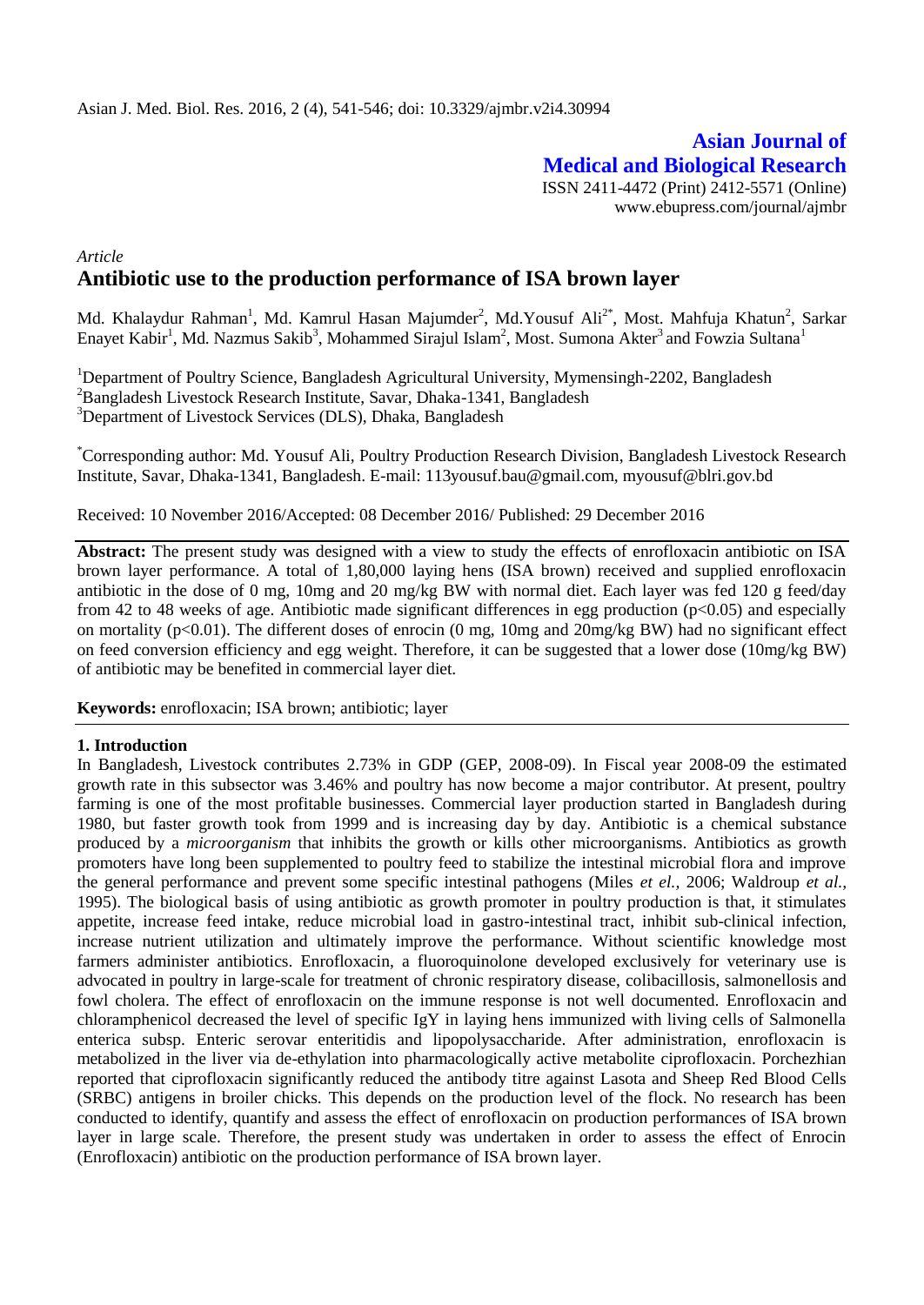# **2. Materials and Methods**

# **2.1. Statement of experiment**

The experiment was conducted from 1 April to 12 May, 2013 with 1,80,000 ISA brown layer aged 42 weeks for a period of 42 days to investigate the effect of enrofloxacin antibiotic on ISA brown layer.

# **2.2. Venue of the experiment**

The experiment was conducted at a commercial layer farm of CP Bangladesh Co. Ltd located at Ghatail upazila under Tangail district.

# **2.3. Experimental layer**

A total of 1,80,000 of pullets transfer from Pullet project of CP Bangladesh Co. Ltd located at Seed store bazaar Valuka, Mymensingh. All pullets transfer at 16 weeks of age from pullet's project to the layer project.

# **2.4. Collection of enrofloxacin antibiotic**

Enrofloxacin antibiotic was collected from Animal Health Division of CP Bangladesh Co. Ltd.

# **2.5. Layout of the experiment**

In this experiment, three treatment and four replication in each treatment (Table 1). There were 15000 layers in each replication.

# **2.6. The technique used in providing antibiotics**

In the experimental farm one house contained four towers. Medicator used to provide antibiotic, vaccine & medicine. House 1 kept control, two given 10 mg enrofloxacin antibiotic in per kg body weight and house number 3 given 20 mg enrofloxacin antibiotic in per kg body weight of the layer. Enrofloxacin antibiotic was mixed with 2700 ml water.

# **2.7. Ration**

In this experiment feed from C.P. Rajshahi feed mill was used. The ingredients and nutrient composition of this feed is given below in Table 2. The nutrients requirement of layers was followed by ISA brown management guide.

### **2.8. House management**

The experiment was conducted in a tunnel ventilated environmental controlled house. Proper management procedures according to ISA brown management guide were followed during experimental period.

### **2.9. Feeding method**

The layers were supplied diets in a day on a fixed amount (120g/layer/day) of mash diet. Fresh clean drinking water was made available at all times. Normally three times in a day chain feeding process was running in the house and supplying the diet for the layers.

### **2.9.1. Lighting management**

In this experimental period 15 hours continuous light was given in layer house and 9 hours dark.

### **2.9.2 Vaccination and medication**

- The water was treated with chlorine before starting house.
- Multivitamin was used at three times per week at 1 gm/4 ltr water.
- ND+IB vaccine was used at every six weeks following the vaccination schedule (Table 3).

### **2.9.3. Bio-security measures**

As a commercial layer farm biosecurity always maintained in farm to prevent diseases. To maintain strict biosecurity in farm following steps always followed:

### **2.9.4. Litter management**

Litter was managed in the farm automatically by running litter belt. Then litter is out into CHUBU machine (USA) & process. Finally we get bio-fertilizer from this machine.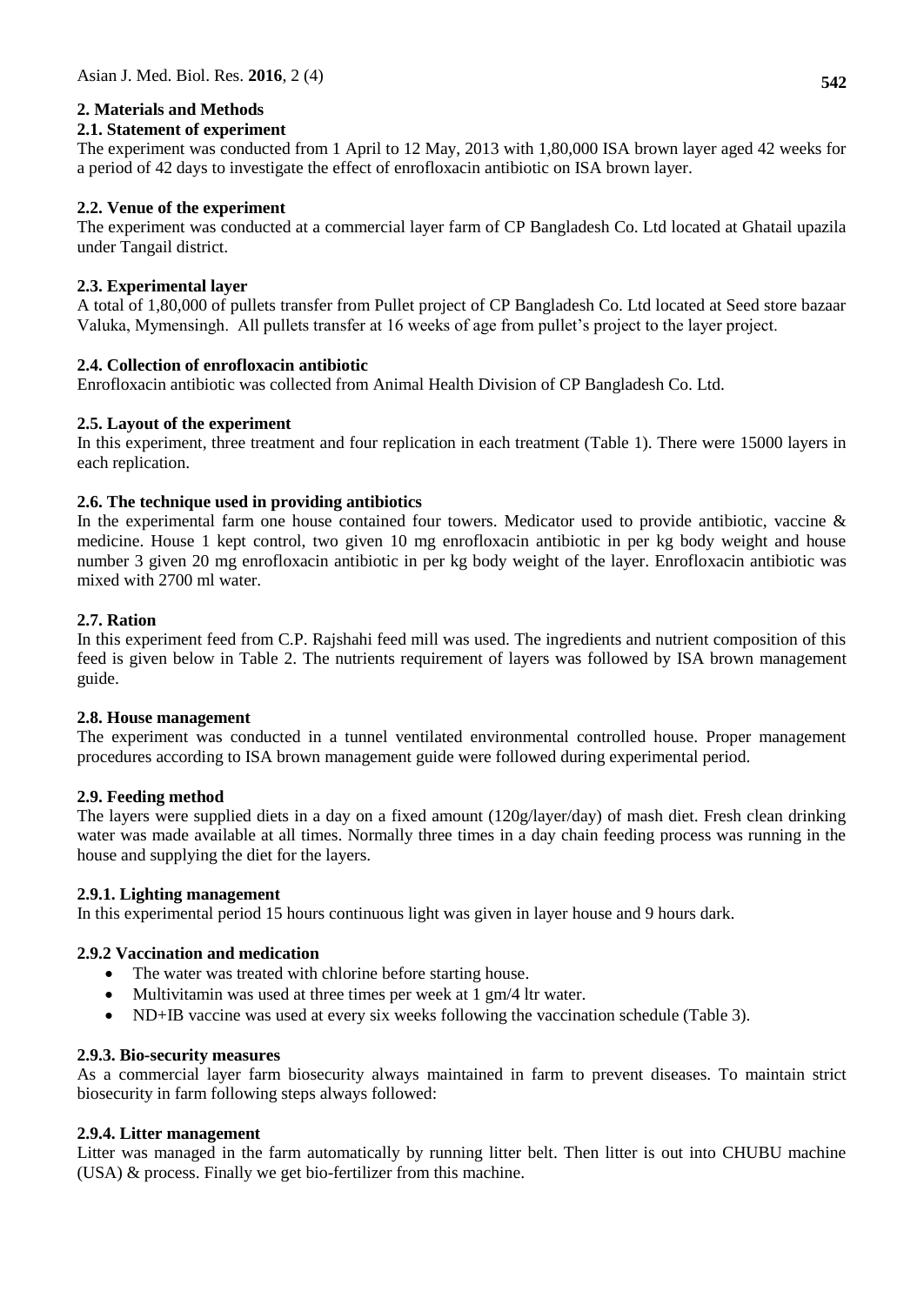# **2.9.5. Data collection and record keeping**

The following records were kept during the experiment:

### **2.9.6. Body weight**

The body weight of layers (about 3 %) was taken at the beginning of the experiment. Thereafter, body weights were taken at weekly intervals until the termination of the experiment. The layers were weekly weighed after collection of egg.

# **2.9.7. Egg production**

Egg production performance after used the enrocin (enrofloxacin) antibiotic was recorded in experimental period. So, daily egg production (%) of layers was recorded after use enrofloxacin antibiotic.

# **2.9.8. Mortality**

Mortality and survivability data was recorded every day before egg collection and took out the dead layer from the cages.

# **2.9.9. Egg weight**

Egg weight data was recorded after finishing egg collection every day from each replication.

# **2.9.10. Feed conversion ratio (FCR)**

The FCR was calculated as the total feed consumption divided by egg mass of each replication, as an indicator of feed conversion.

FCR= Feed intake of the hen (g/b/d) **/** Egg mass (g/b/d)

# **2.10. Statistical analysis**

All recorded and calculated data were statistically analyzed using SAS statistical computer package program in accordance with the principles of Completely Randomized Design (CRD). Least Significant differences (LSD) were calculated to compare variations among diets

### **3. Results**

### **3.1. Egg production (%)**

Generally egg production was increased with the increasing dose of antibiotic (Table 4). In control group (0mg/kg BW) the mean of egg production was 91.05% whether in the dose of enrofloxacin antibiotic (10mg/kg BW) the mean of egg production was 92.74%. In terms of enrofloxacin antibiotic level 20mg/kg BW the mean of egg production was 93.76%. In this study, egg production was increased with increasing dose of enrofloxacin antibiotic followed by 10mg/kg BW and 0 mg/kg BW. It indicates that egg production (%) significantly (p<0.05) higher when the dose of enrofloxacin antibiotic was 20mg/kg BW. It was also observed that there was little variation in egg production in the dose of enrofloxacin antibiotic at the level of  $0 \& 10$  mg/kg BW.

### **3.2. Egg weight (gm)**

There was no significant difference among the dose of enrocfloxacin antibiotic 0, 10 and 20 mg/kg BW (Table 4). In control group mean of egg weight was 61.78g whether in the dose of 10mg/kg BW 60.95g and in the dose of 20 mg/kg BW mean of egg weight was 61.00g (Table 4).

# **3.3. Mortality (%)**

Mortality was highly significant in the experiment. Mortality percentage decreased with increasing the dose of enrofloxacin antibiotic. In control group mean of mortality percentage was 0.164 whereas 0.130 & 0.108 for 10mg/kg BW and 20mg/kg BW. Mortality was significantly higher (p<0.01) in 0mg/kg BW than 10mg/kg BW & 20mg/kg BW.

### **3.4. Initial weight (gm)**

There was no significant difference observed of initial weight that was collected before starting the experiment.

### **3.5. Final weight (gm)**

No significant difference was found in case of final weight at different doses of enrofloxacin. Weight gainwas more or less similar among the different doses of enrofloxacin.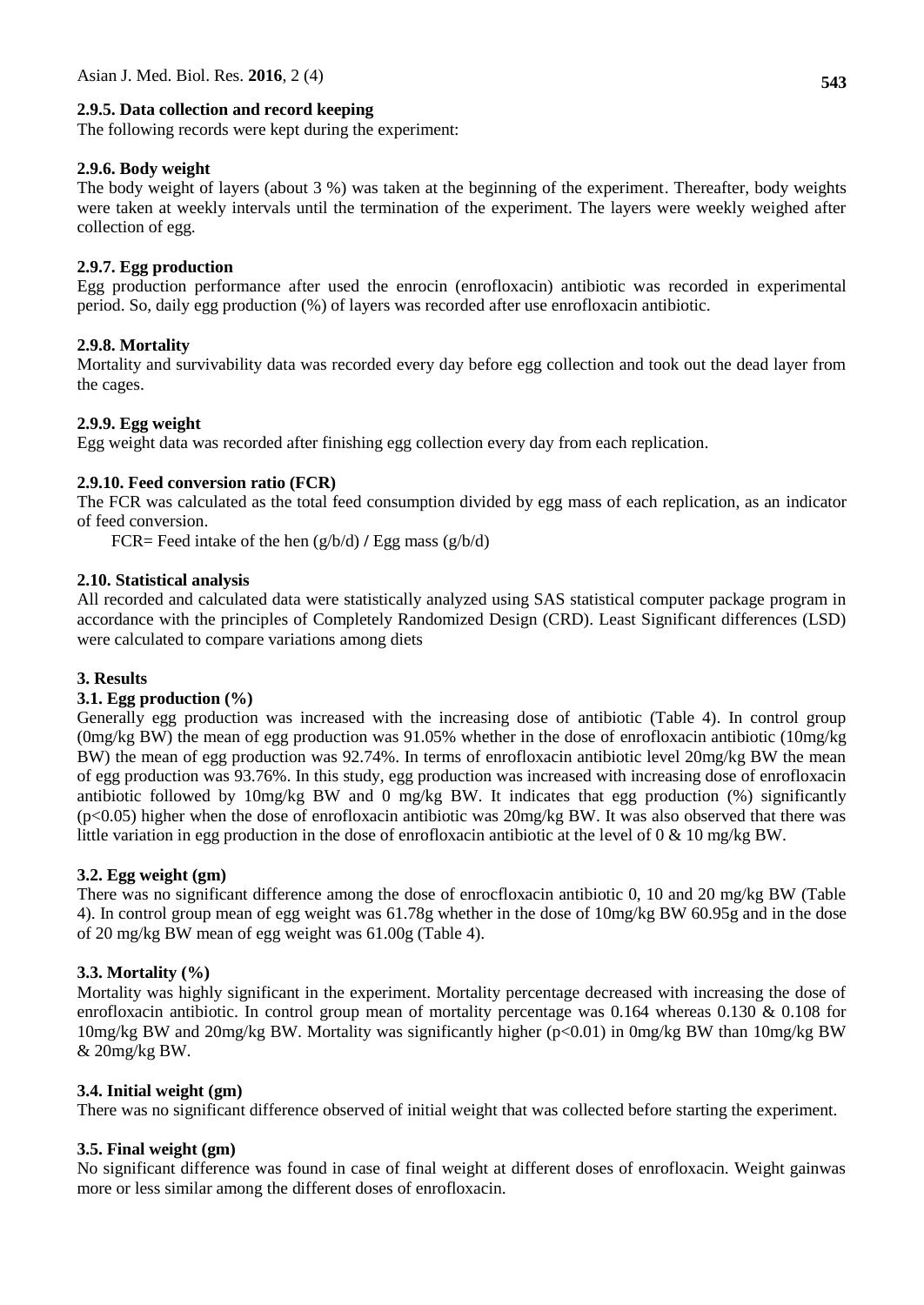#### **Table 1. Layout of the experiment.**

| <b>Replication</b> |       | Different level of Antibiotic (mg/kg BW) |       |              |
|--------------------|-------|------------------------------------------|-------|--------------|
|                    |       | 10                                       | 20    | <b>Total</b> |
| $\mathbf{R}1$      | 15000 | 15000                                    | 15000 | 45000        |
| $\mathbb{R}^2$     | 15000 | 15000                                    | 15000 | 45000        |
| $\mathbb{R}^3$     | 15000 | 15000                                    | 15000 | 45000        |
| $\mathbf{R}$ 4     | 15000 | 15000                                    | 15000 | 45000        |
| <b>Total</b>       | 60000 | 60000                                    | 60000 | 180000       |

# **Table 2. Ingredients of the ration.**

| <b>Ingredients</b>     | $(\%)$ | <b>Nutrient profile</b>     | Amount |
|------------------------|--------|-----------------------------|--------|
| Maize                  | 40.50  | ME (Kcal/kg)                | 2800   |
| Rice                   | 20.00  | Crude Protein (%)           | 17.7   |
| Rice polishing         | 7.50   | Lysine $(\%)$               | 0.82   |
| Soybean meal           | 6.70   | Methionine (%)              | 0.41   |
| Cotton seed meal       | 1.50   | Cystine + Methionine $(\%)$ | 0.71   |
| Corn gluten 60%        | 6.10   | Ca (%)                      | 3.60   |
| Fish meal              | 5.30   | Available $P(\%)$           | 0.40   |
| Di-calcium phosphate   | 2.70   | Tryptophan $(\%)$           | 0.18   |
| Limestone              | 7.00   |                             |        |
| <b>Molasses</b>        | 2.20   |                             |        |
| Vitamin/mineral premix | 0.50   |                             |        |
| <b>Total</b>           | 100.00 |                             |        |

# **Table 3. Vaccination schedule maintained in CP farm.**

| Age          | <b>Vaccine</b>    | <b>Description</b>                                                  | Route           | <b>Dose</b>             | Company  |
|--------------|-------------------|---------------------------------------------------------------------|-----------------|-------------------------|----------|
| 1 Day        | Marek's           |                                                                     | Cell associated |                         |          |
|              | $ND+IB$           | $C$ lone $30+Ma5$                                                   | $IO+Spray$      |                         | Intervet |
| 14 Day       | Nd killed         | Imopest                                                             | SC              | $0.15$ cc               | Intervet |
| 18 Day       | <b>IBD LZ228E</b> | Intervet                                                            | DW              | 1 vial/1000 chicks      | Intervet |
| 25 Day       | $ND+IB$           | $C$ lone $30+Ma5$                                                   | Spray           | 1 vial/1000 chicks      | Intervet |
|              | <b>FP</b>         | Lohman/intervet                                                     | <b>WW</b>       | $1$ dose $(1$ punch)    | Lohman   |
| 6 Weeks      | Nd killed         | Newcavac(/Intervet)<br>or                                           | <b>IM</b>       | $0.3 - 0.5$ cc          |          |
|              |                   | Imopest(/Merial)                                                    |                 |                         |          |
| 8 Weeks      | Coryza            | Haemovac (Merial)                                                   | <b>IM</b>       | 0.3 <sub>cc</sub>       | Merial   |
| 10 Weeks     | <b>ILT</b>        | Intervet                                                            | <b>IO/IN</b>    | 1 drop                  | Merial   |
|              | $FP+AE$           | Lohman/Intervet                                                     | <b>WW</b>       | $1$ dose $(1$ punch $)$ | Intervet |
| 12 Weeks     | $ND+IB$           | $C$ lone $30+$ ma5                                                  | Spray           | 1 vial/1000 chicks      | Intervet |
|              | <b>CORYZA</b>     | Haemofac/merial                                                     | <b>IM</b>       | $1$ dose $(0.3$ ml $)$  | Merial   |
| 14 Weeks     | $ND+IB+EDS$       | Killed, Intervet/Merial                                             | IM/SC           | $1$ dose $(0.5cc)$      | Intervet |
| After16Weeks |                   | ND+IB vaccine give in every 6 weeks after up to retired layer sale. |                 |                         |          |

# **Table 4. Effect of enrofloxacin antibiotic on the production performance of ISA brown layer.**

| <b>Parameters</b>     |         | Dose of antibiotic (mg/kg BW) | <b>Level of significance</b> |            |
|-----------------------|---------|-------------------------------|------------------------------|------------|
|                       | 0       | 10                            | 20                           |            |
| Egg production $(\%)$ | 91.05   | 92.74                         | 93.76                        | $0.017*$   |
| Egg weight $(gm)$     | 61.78   | 60.95                         | 61.00                        | 0.361 NS   |
| Mortality             | 0.164   | 0.130                         | 0.108                        | $0.0001**$ |
| Initial weight        | 1925.00 | 1891.25                       | 1928.75                      | 0.227 NS   |
| Final weight          | 1965.00 | 1978.75                       | 1967.50                      | $0.652$ NS |
| <b>FCR</b>            | 2.135   | 2.127                         | 2.095                        | $0.252$ NS |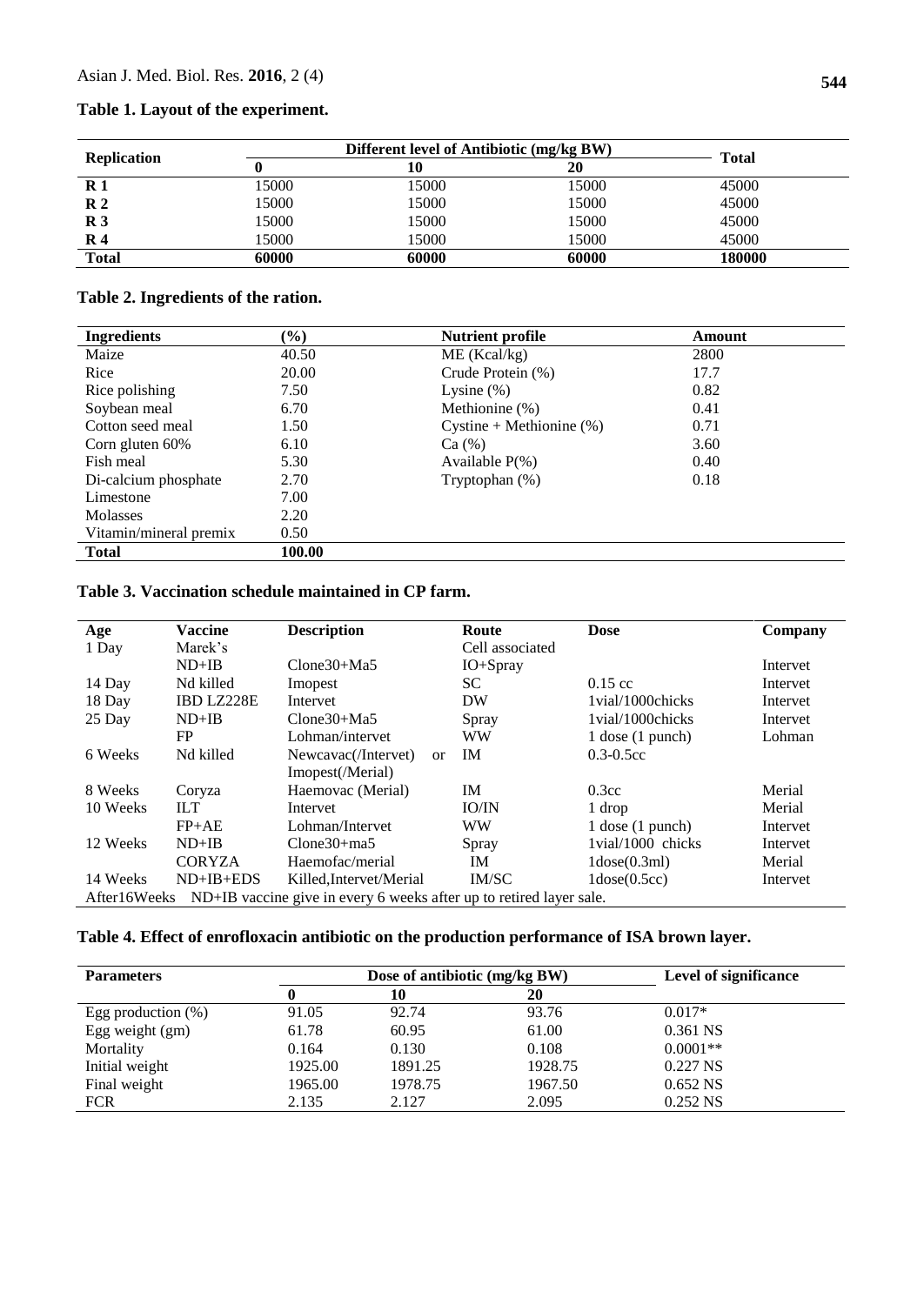Feed conversion was more or less similar on different doses of enrofloxacin antibiotic. There was no significant variation in FCR for adding enrofloxacin antibiotic from control dose (0mg/kg BW) to higher dose (20mg/kg BW).

### **4. Discussion**

### **4.1. Egg production (%)**

Lucky (2010) found providing 15and 20mg/kg body weight in the diet increased egg production by 2% to 5%, respectively. Mahanta JD *et al*. (2009) found egg production and egg mass of hens (ISA brown layer aged 26 weeks) were improved by biocilin supplementation. Auguspurger *et al*. (2007) stated supplementation of Interflox increased egg production during the first 4 weeks of experimental period. Liu *et al*. (2005) showed increased egg production and egg mass of hens due to supplementation of antibiotic with water at the level of 20, 25, 30mg/kg BW. In this experiment egg production was increased 1.7% to 2.7% which is similar to Lucky (2010) and other authors.

#### **4.2. Egg weight (gm)**

Rahman (2007) indicated different levels of antibiotic 15% and 30% had (P<0.05) influence on egg weight, whereas control had no improved egg mass production. Jalal and Scheideler (2001) noted that supplementation of antibiotics diets at the low (0.10%) improved egg weight. Miao *et al.* (2000) investigated that the effect of antibiotics on egg weight enhanced by addition of antibiotics into diet. Um *et al.* (1999) and Silverside *et al.* (2006) found supplementation of antibiotics enhanced egg production of chicken coupled with increased egg weight. In this study egg weight of ISA brown layers with different doses (0, 10 and 20mg/kg BW) did not affect significantly.

### **4.3. Mortality (%)**

Different doses (0, 10 and 20mg/kg BW) of antibiotic (enrofloxacin) had significant effect on mortality percentage of layer. With the increasing level of doses (20 mg/kg BW) decreased the mortality percentage (0.108%) than the dose of 10 mg/kg BW and control (0mg/kg BW).

### **4.4. Final body weight (gm)**

In layer body weight has not greater importance. This experiment showed that at 10 mg/kg BW of enrocin antibiotic level average body weight of layers was 1978.75gm followed by higher dose (20 mg/kg BW) 1967.50gm and control (0mg/kg BW) 1965.00gm. Therefore a further research can be done among different doses of antibiotic with lower differences.

#### **4.5. Feed conversion (FC)**

In conducted experiment at different doses of antibiotic (0, 10 and 20 mg/kg BW) FCR had no significant effect. Though the efficiency of feed conversion was increased at the advancement of dose of enrocin antibiotic according to 2.135, 2.127 and 2.095.

### **5. Conclusions**

After geting the findings it can be suggested that a lower dose (10ml/kg BW) of antibiotic may be supplied with normal diet to layer for increasing the production performances.

#### **Acknowledgements**

The author wishes to express his heartfelt respect, deep sense of gratitude and immense indebtedness to his honorable supervisor Professor Dr. Fowzia Sultana, Department of Poultry Science, Bangladesh Agricultural University, Mymensingh for planning the experiment, scholastic supervision, continuous guidance, constant encouragement, valuable suggestions and constructive criticism during the entire period of the research work .The author owes his immense debt to his co-supervisor Professor Dr. Shawkat Ali, Department of Poultry Science, Bangladesh Agricultural University, Mymensingh for scholastic guidance, heartfelt generous cooperation, creative advice and comments for improvement of this work.

# **Conflict of interest**

None to declare.